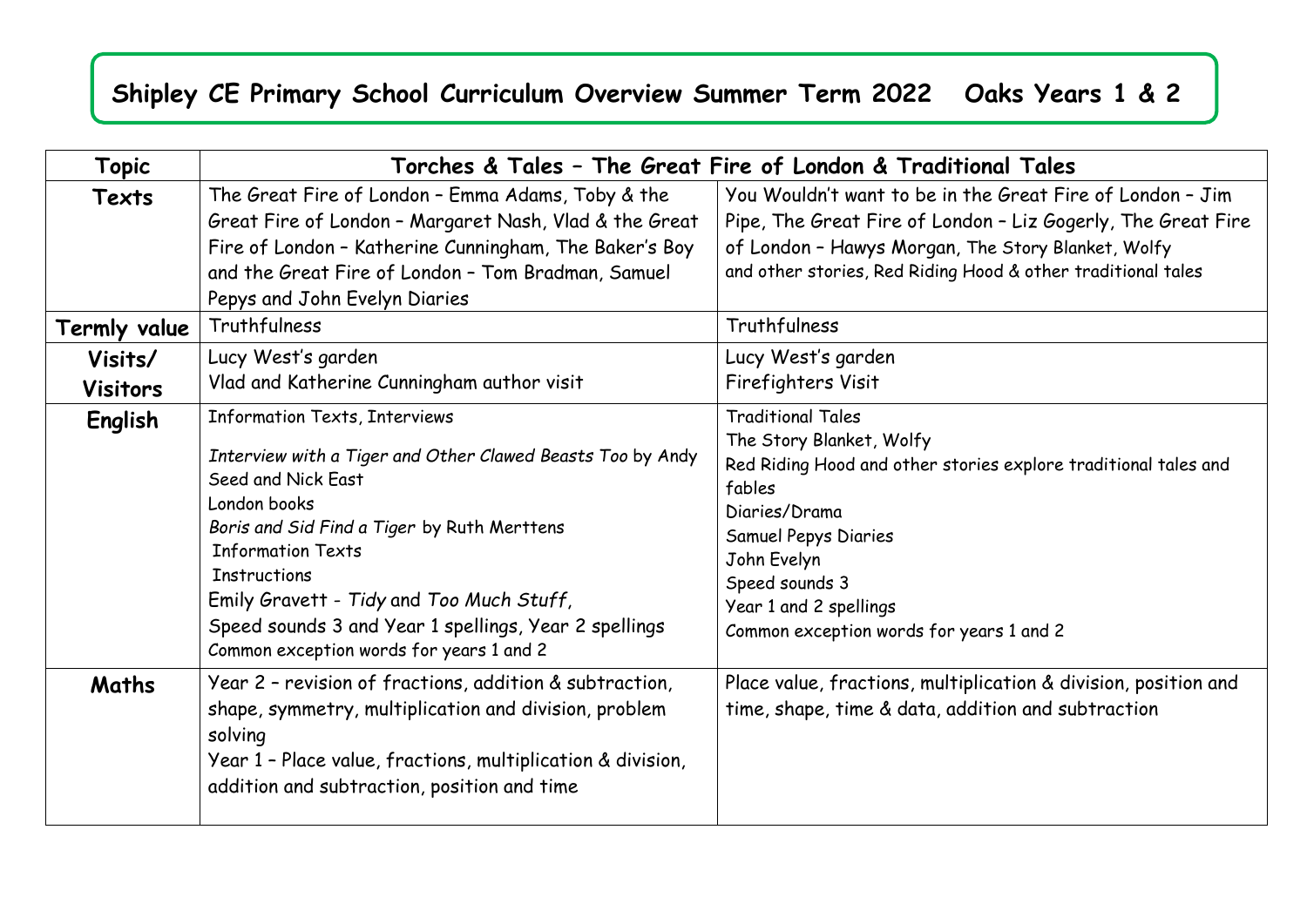| <b>Science</b><br><b>RE</b> | Sorting animals into groups, essentials for life on a<br>desert island, mini habitats for wild creatures, facts &<br>flaps to accompany habitats, African micro safari<br><b>Bible stories</b>                                                                                                                    | Tour guide for African safari, exploring food chains,<br>creating food chains, dead or alive, food chain dioramas,<br>classroom aquarium, creating food chains<br>Moral stories and fables |
|-----------------------------|-------------------------------------------------------------------------------------------------------------------------------------------------------------------------------------------------------------------------------------------------------------------------------------------------------------------|--------------------------------------------------------------------------------------------------------------------------------------------------------------------------------------------|
| <b>History</b>              | Develop an awareness of past and present, similarities<br>and differences of life in 1666 and now, timeline and<br>ordering events of The Great Fire, understand about an<br>event beyond living memory, historical sources - how do<br>we know about The Great Fire?                                             | What happened after The Great Fire, how have things<br>changed? London before and after. Understanding lessons<br>learnt and changes made.                                                 |
| Geography                   | Great Britain on historic maps and now. London then and<br>now. Tourist sites.                                                                                                                                                                                                                                    | Great Britain on historic maps and now. London then and now.<br>Tourist sites.                                                                                                             |
| Art & Design                | To use primary colours to make secondary, to respond to<br>ideas from different starting points, To create paintings<br>and other art inspired by the Lieve Verschuier's painting<br>and his ideas.                                                                                                               | Designing dioramas                                                                                                                                                                         |
| Computing                   |                                                                                                                                                                                                                                                                                                                   |                                                                                                                                                                                            |
| Design                      | Tudor buildings, making flames,                                                                                                                                                                                                                                                                                   | Clay sculpture of St. Paul's Dome, abstract art with                                                                                                                                       |
| Technology                  |                                                                                                                                                                                                                                                                                                                   | potato printing, junk modelling St. Paul's and bakery<br>food cooked in 1666 bakery, dioramas                                                                                              |
| <b>Music</b>                | To explore, choose and organise sounds and musical ideas.<br>To experiment with pitch, beat and dynamics to create a<br>piece of music.<br>To experiment with pitch and to play tuned and un-tuned<br>instruments<br>To use voices expressively and creatively by singing songs<br>and speaking chants and rhymes | Musical scales, singing lyrics clearly, steady beat, short and<br>long notes, listening to and copying rhythm patterns, tunes<br>from chords, improvising and composing                    |